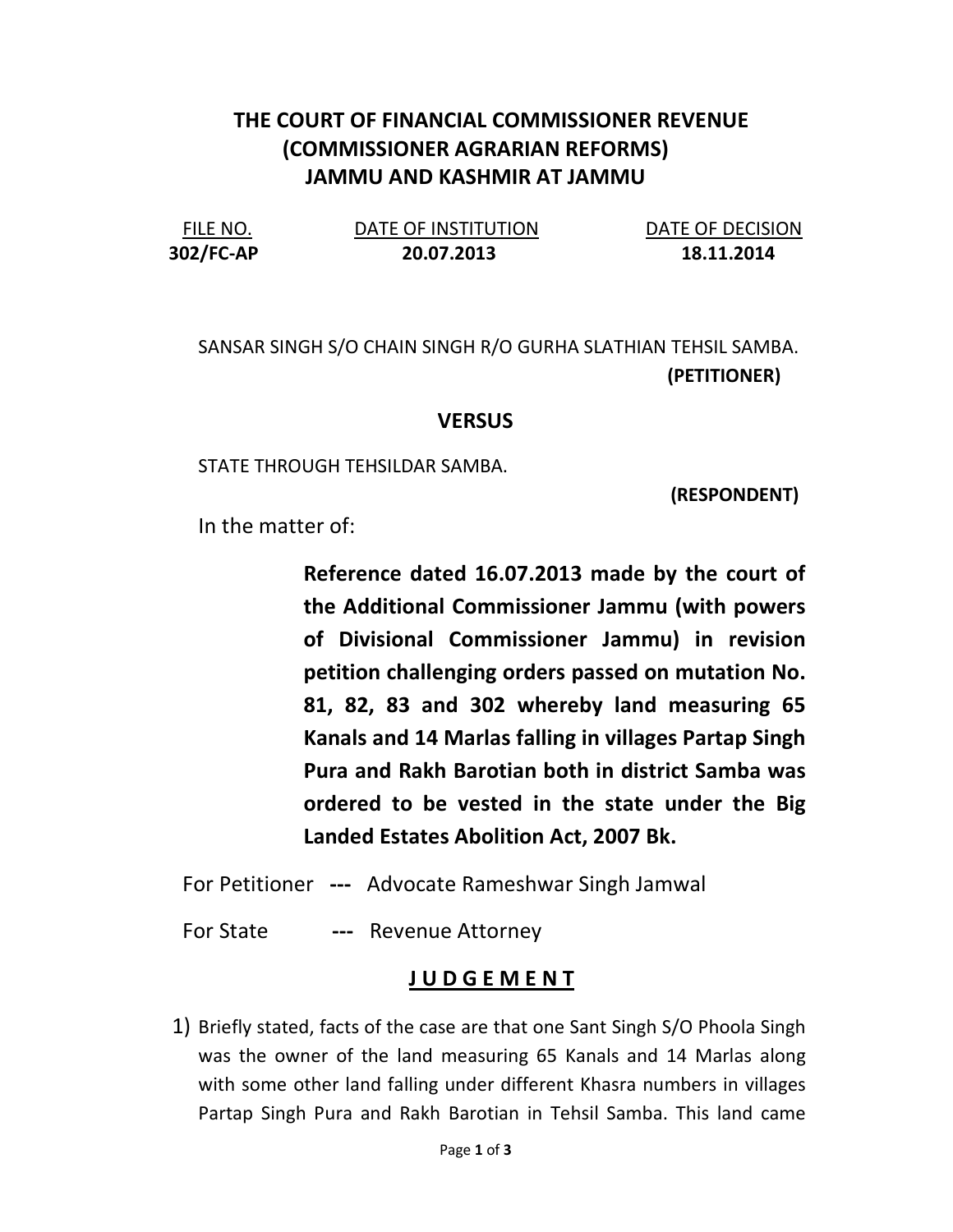under the purview of the Big Landed Estates Abolition Act, 2007 Bk. Consequently, the Special Tehsildar Samba attested the impugned mutations on the basis of which the afore stated land was ordered to be vested in State under the provisions of the said Act.

- 2) Aggrieved, the petitioner herein (Grandson of Sant Singh) moved the Deputy Commissioner Jammu regarding the restoration of the disputed land through different applications and representations stating therein that it has been wrongly vested in the State. A report was also called for in this regard from the Assistant Commissioner (G) Jammu. After many formalities at different levels, the matter terminated in the court of the Additional Commissioner Jammu (with powers of the Divisional Commissioner).
- 3) The court below went through the case file and after putting reliance on some report of the Assistant Commissioner (G) Jammu observed that the orders passed on the impugned mutations vesting the disputed land in the State is without jurisdiction. It held that the said land was uncultivable which has also been shown as such in the **Jamabandi** of the concerned villages. Moreover, since the petitioner holds only 52 Kanals of land, he is, under the Big Landed Estates Abolition Act, entitled to hold more. The land under consideration being uncultivable should have not been vested in the State. Rather it should have remained with the owner as the provisions of the said Act were inapplicable to this kind of land. Taking all this into consideration, the court below has recommended to set aside the four impugned mutations with the direction to the Tehsildar concerned to restore the land in question to the petitioner under law, and has submitted to this court for confirmation of the order under Sec. 15(3) of the Land Revenue Act, 1996 (Smvt.).
- 4) This court has gone through the case file. The objections filed on behalf of the state and the counter objections filed by the petitioner have also been given due consideration. It is observed that the court below has not appreciated the revenue record in the right perspective. Surprisingly, it has chosen to rely on a doubtful report of the Assistant Commissioner (G) Jammu which being a Xerox copy is also without any dispatch number and date. This court is disappointed to observe that the court